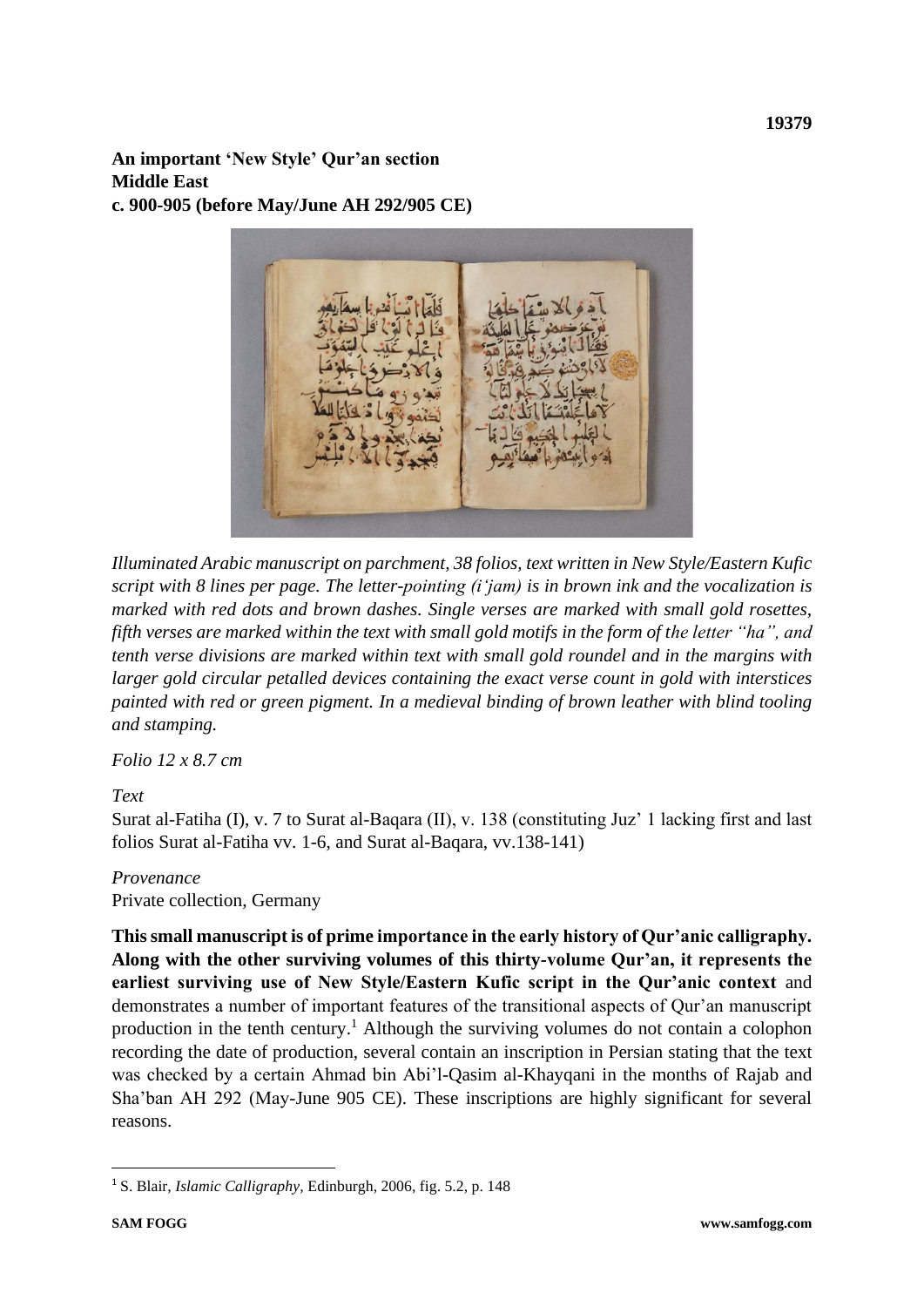Firstly, they provide a *terminus post quem* establishing that the manuscript must have been produced at the latest by May-June 292/905. If the checking of the text occurred contemporaneously with the production (which it often did) then, the manuscript's production can be dated to those same months. However, it is also possible that the text was checked later, meaning that the manuscripts could have been copied up to a few years earlier. However, it is unlikely that the checking would have occurred substantially later, allowing us to date the production confidently to 900-905 CE. This is some seventy years before the next earliest dated Qur'an copied in New Style/Eastern Kufic script, written on paper in 361/972 by Shadhan al-Razi al-Bayyi, probably in Iran (see S. Blair, *Islamic Calligraphy,* Edinburgh, 2006, fig. 5.3, p. 152), and eighty years before the next earliest, the Palermo Qur'an of 372/982 made in Sicily (see F. Déroche, *The Abbasid Tradition,* London, 1992, no. 83, pp. 146-51; S. Blair, *Islamic Calligraphy,* Edinburgh, 2006, fig 5.4, p. 153). A Qur'an in the Egyptian National Library has a colophon written in New Style/Eastern Kufic dated 262/875, but the main Qur'anic text is still written in the standard Kufic script (see B. Moritz, *Arabic Palaeography,* 1905, pl. 41).

Secondly, the checking inscription is written in Persian, indicating that the manuscript may have been produced in Iran rather than further west in the Arab lands. This is also interesting as it confirms that new Style/Eastern Kufic, which evolved from an Abbasid chancery or book hand, was used for Qur'ans earlier in the east than the central and western Islamic lands.

Thirdly, the manuscript is written on parchment. This was the traditional material for Qur'an manuscripts up to this time, and all the copies of the Holy Text written in standard Kufic script were written on parchment. However, the Qur'an copied by Shadhan al-Razi al-Bayyi in 361/972 was written on paper, as was a Qur'an in New Style/Eastern Kufic made at Isfahan in 383/993 (see F. Déroche, *The Abbasid Tradition,* London, 1992, no. 83, pp. 154-5). And yet the Palermo Qur'an of 372/982 was copied on parchment. Thus the introduction of paper in the Qur'anic context must have occurred first in the eastern lands sometime between c. 900 CE (represented by the production of the present manuscript) and 972 CE (represented by the Shadhan al-Razi al-Bayyi copy).

Fourthly, the format of the present manuscript displays a similar array of transitional features. Since the early eighth century the standard format for Qur'ans had been a horizontal (or "landscape") format. This format suited the horizontal stretching of the Kufic script. Meanwhile secular manuscripts were written in vertical (or "portrait") format. The present copy is of vertical format, as is the 972 CE Shadhan al-Razi al-Bayyi copy. However, both the Palermo Qur'an of 982 and the Isfahan Qur'an of 993 are written in horizontal format, reverting to the earlier, more traditional shape. Yet within ten years another small Qur'an was copied in Mashhad, on the eastern fringes of the Islamic Empire, using a script very similar to the present example, on paper, and in vertical format (the manuscript bears a *waqf* inscription dated 393/1003, see Sotheby's, London, 30 April 1992, lot 331).

These features are all examples of the fundamental changes that took place in ninth and tenth centuries in the design and production of Qur'an manuscript. These included the codification of chancery and book hands into early New Style/Eastern Kufic and cursive scripts as well as change from horizontal back to vertical page format and the change to the use of paper as the dominant writing material. As pointed out by Sheila Blair, a manuscript of the *Gharib al-Hadith* dated 252/866 used a neat and semi-formal version of the chancery book hand, and the present Qur'anic version, written within three or four decades, is closely related. The decades